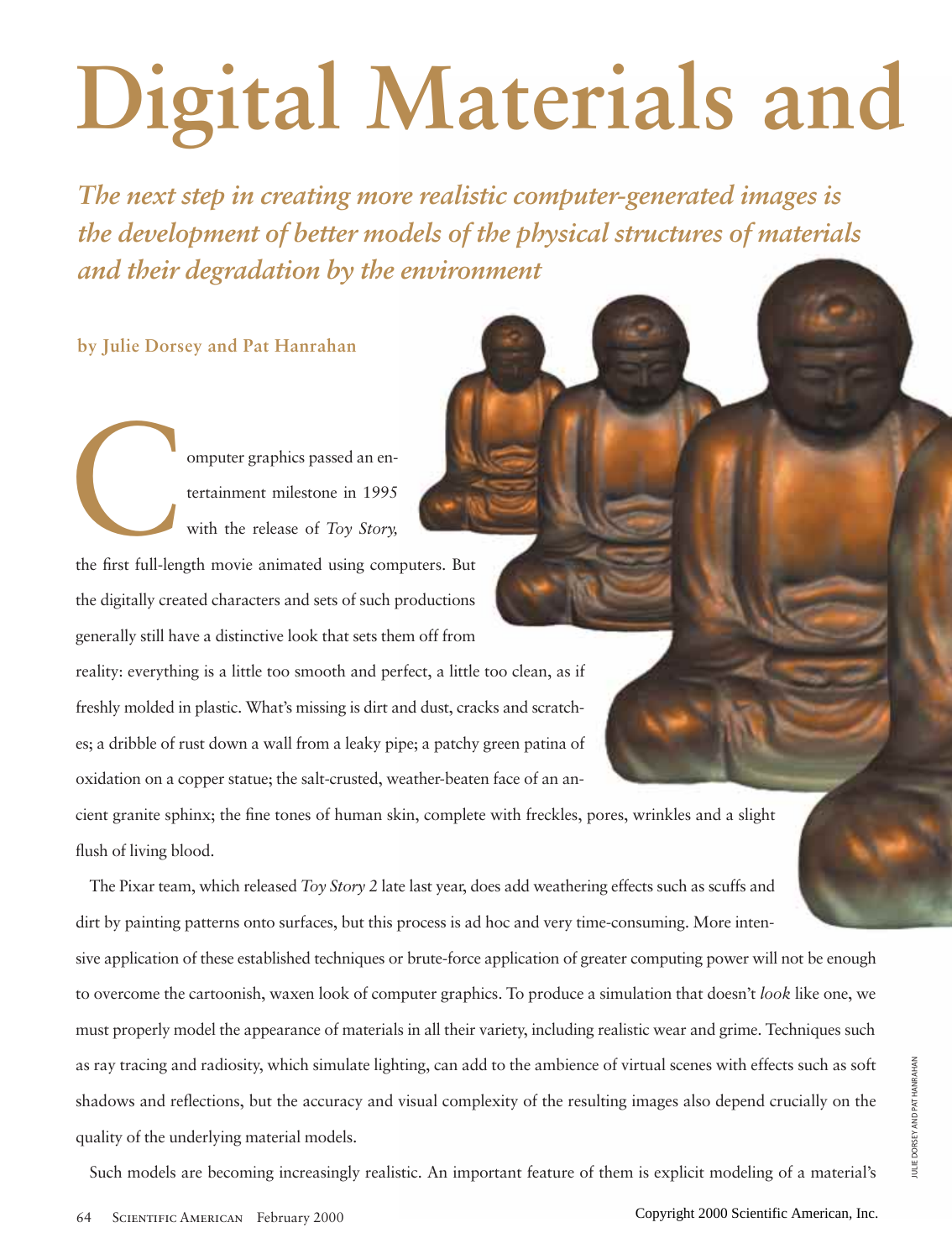## **Virtual Weathering**

**PATINA DEVELOPMENT ON A COPPER BUDDHA is simulated using a series of layers to represent the physical structure of the surface. Different operations oxidize the top layer and remove loose material as if under the action of wind and rain. Interaction of light with the stack of layers determines the resulting appearance.**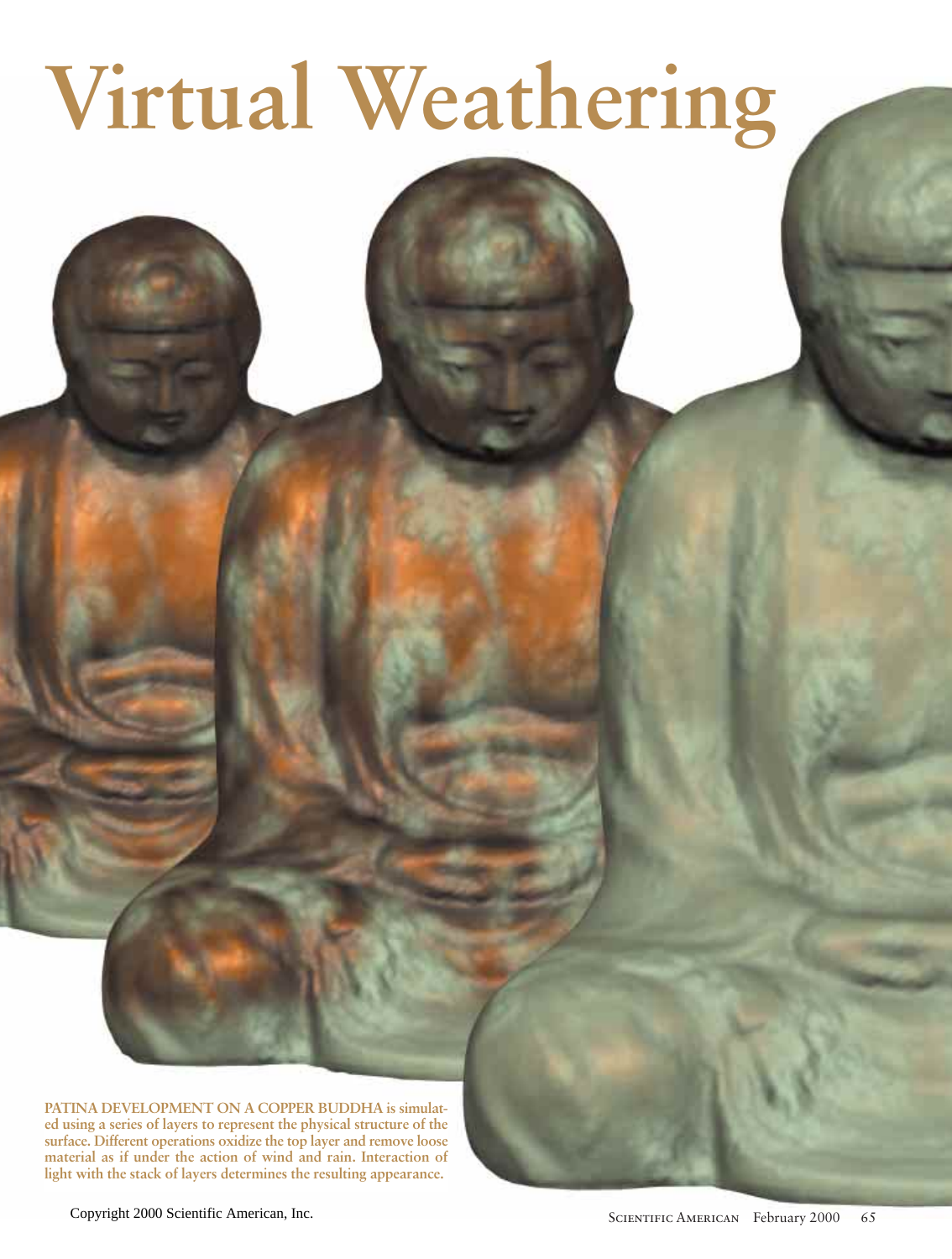

internal structure and the simulation of light propagation and scattering beneath its surface. Another is the modeling of how a surface evolves under aging phenomena such as corrosion, which can add irregular layers of oxides and also break away pieces of the surface. An exciting possibility for the future would be a palette of software tools enabling artists to "brush on" physical processes of this kind, in the same way that they can apply "paint" and other coloring effects on screen today.

Such image-making, or rendering, technology is becoming widely used in industry and not merely in animated movies. Boeing used rendering technology for virtual-reality systems to design its 777 aircraft. Architecture firms and city planners use rendering to assess the visual impact of proposed buildings on neighborhoods.

#### **Ray Tracing, Reflection and Texture**

Scientists and artists have long theorized about the causes<br>of appearance in the natural world. During the 17th century, Rembrandt and other Dutch and Flemish artists reproduced natural skin tones in their lifelike portraits by applying multiple layers of paint and lacquer. In the 19th century Lord Rayleigh used principles of physics to explain the sky's blue color, the iridescence in butterfly wings and the shine of polished surfaces. Today we can use such theories and insights to create practical computer simulations of the mechanisms that generate different appearances.

The rendering of realistic computer images requires simulating light and its interaction with the environment, which includes objects (such as sets, props and characters), lights that shine on them and a virtual camera that observes the scene. The objects are defined by their shapes, positions, orientations and materials. Once the scene has been modeled, the rendering program computes the paths that light follows from the light sources to the camera [*see upper illustration on page 70*].

Several techniques may be used to simulate light propagation. The radiosity method models how light reflected from a matte surface illuminates the surrounding area. Ray tracing **HUMAN SKIN is among the most challenging appearances to simulate well. This image models the interaction of light with the outer epidermis and the underlying, blood-rich dermis. The lips, for example, are pink because of their thin epidermis. The data for this image were obtained by a medical MRI scan.**

tracks rays of light one bounce at a time. The current stateof-the-art technique is stochastic ray tracing: rays hitting a surface are reflected randomly in different directions according to probabilities that may depend on properties of the surface or other parts of the environment. This technique can reliably simulate the interaction of light with a wide variety of complex shapes and materials.

The basic methods for rendering were developed during a few groundbreaking years in the 1970s at the University of Utah. These early shading models were hybrids, combining aspects of lighting simulation, reflection models and interpolation. Shapes were often approximated by a mesh of triangles. Henri Gouraud developed a method whereby the vertex of each triangle was lit and the color of the reflected light was interpolated across the triangle. Lance Williams and Edwin Catmull (later a co-founder of Pixar) first proposed texture mapping, in which the color of an object is controlled by an image that is mapped onto the three-dimensional shape of the object's surface, similar to the pasting of a decal on a plastic toy.

The earliest computer graphics models of how light reflects from objects tried to capture the major aspects of appearance by simple formulas, without drawing on physical principles to simulate the interaction of light with matter. These phenomenological reflection models, as they are called, use a mathematical function called the bidirectional reflectance distribution function, or BRDF [*see box on page 69*]. Types of BRDFs range from those of matte materials such as cardboard, which scatter light equally in all directions (Lambert's Law of Reflection), to those of perfect mirrors, which reflect a ray of light in a single direction [*see lower illustration on page 70*]. Between these extremes, shiny surfaces produce a distribution of reflected light roughly centered in one direction. Such surfaces are typically modeled by adjusting the size of the shiniest spots of reflected light.

In computer graphics, texture and reflection are considered separate aspects of appearance. In fact, visual texture is more distinctive than the reflective property for most materials, so generating and using textures to control the reflective properties at different points on the surface is an important ability. Two techniques are widely used to create combinations of texture and reflection: procedural models based on shading and direct three-dimensional painting. These two approaches represent different ends of the spectrum, one highly programmed and the other highly interactive.

A procedural model requires a computer program to generate the desired pattern. For example, a wood pattern can be defined by an algorithm that creates a solid texture of 3-D concentric rings. The ring pattern then controls the color and intensity of light reflected from pieces such as table legs carved from the wood. At the other extreme, in direct 3-D painting the artist applies simulated paint to a 3-D shape. The paint's properties determine the material's appearance, and patterning is obtained by applying different strokes on different parts of the shape. Because the 3-D painting metaphor is natural and intuitive to an artist and because such systems give the user immediate feedback by instantly displaying chang-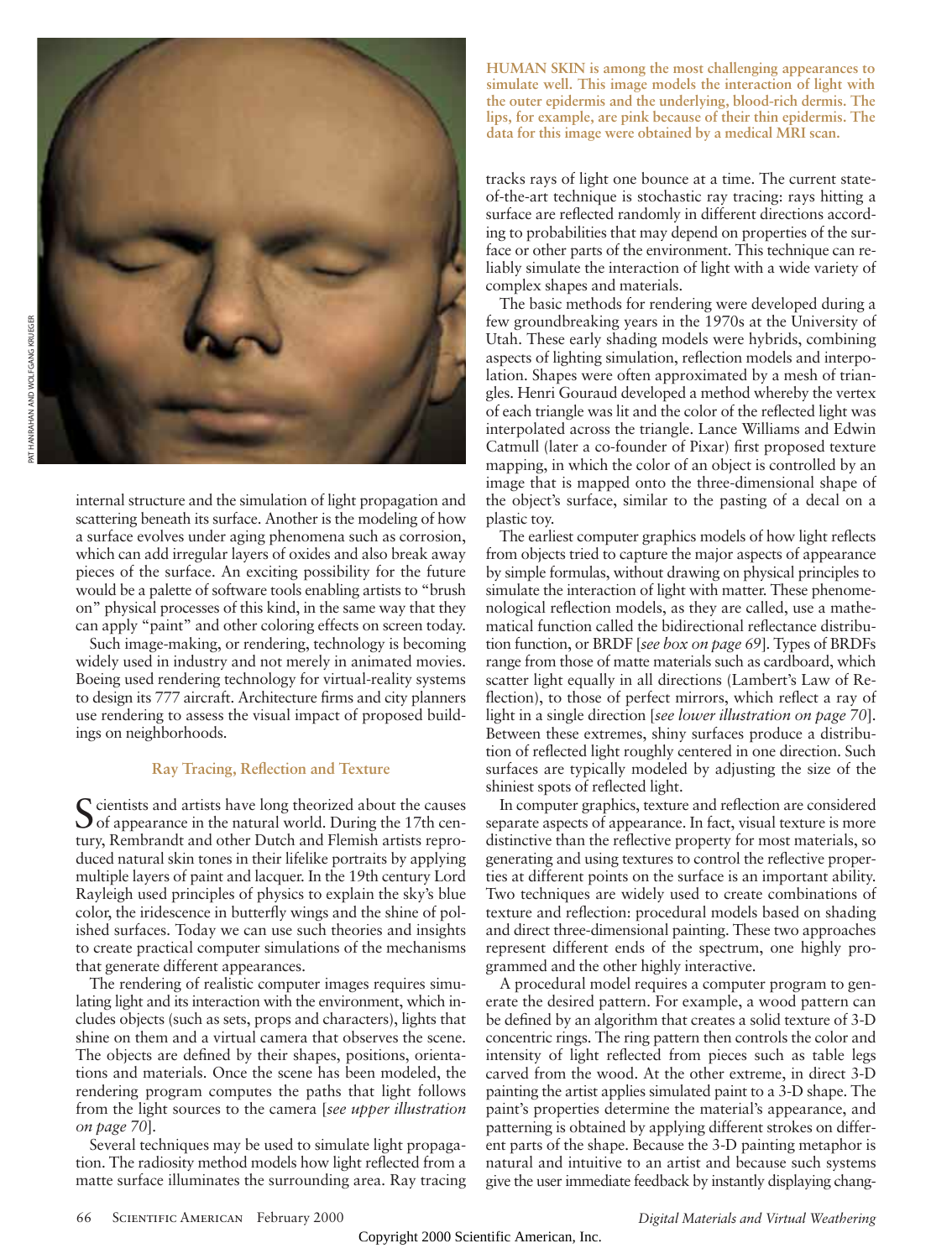



**EFFECTS OF RAINWATER and dirt on a replica of the Venus de Milo (***above, a***) were simulated using a model of individual raindrops (***b***) to yield a dirt-streaked statue (***c***). A similar process simulated the effects of rainwater flows on a building facade (***right***).**

es, they are widely used in the entertainment industry.

Although these approaches are very powerful, they have several limitations. First, they are often tedious and labor-intensive: imagine painting a complex stone pattern on a building. Clearly, algorithmic techniques could help with this process. Second, as the use of computer-generated images becomes more widespread, a

greater range of appearances must be simulated. Ad hoc techniques that work well enough for specific objects and applications soon run up against their limits. The desire to go beyond these limits has spurred a new trend in image-synthesis techniques: the inclusion of more information about material structure and the interaction of light with matter.

#### **Roughing It Up**

The roughness of a surface is a good example of a material structure that affects appearance. Metal that has been brushed or machined often contains microgrooves etched into its surface. Materials such as cloth contain cross-hatched fibers (the warp and woof) that create bumps and valleys. The features of a surface can also change over time; for instance, when a surface is polished, bumps are removed, making it shinier.

The microgeometry of a rough surface may be modeled by a height field that perturbs the position of the surface by a small amount at each location. These displacements may be given by a random function with specified statistical properties or by a detailed map of the microscopic structures on the surface.

Reflection from rough surfaces was first studied by scientist Pierre Bouguer during the Enlightenment. He assumed that a surface was made up of many "microfacets" (he called them "micro faces"). The amount of light reflected toward a viewer was determined by the proportion of microfacets that were aligned to reflect light directly from the source to the viewer. Bouguer hoped to explain Lambert's Law, which describes the appearance of matte surfaces, by constructing an arrangement of microfacets that would reflect light equally in



all directions, but this was eventually proved to be impossible.

For specular or glossy surfaces, however, microfacets have become the most widely used model. Computer graphics simulations of reflection can directly specify the distribution of microfacet alignments. Typically a simple distribution is used, with a roughness parameter defining how much the microfacets deviate from the main surface shape.

Microfacet distributions have their limits even for glossy surfaces. For example, when light strikes a rough surface from a low angle, the high peaks will shadow the valleys, dramatically changing the appearance of the surface. Unfortunately, computing such "self-shadowing" effects for microfacet distributions is very difficult. An even more complex problem arises when the wavelength of light is comparable to the size of the surface undulations; then Bouguer's simple model of reflection does not apply, and wave effects such as diffraction and interference can come into play.

#### **More Than Skin Deep**

 $\mathbb C$  urprisingly, the physical process of reflection from many  $\sum$  materials does not result from light interacting with the surface itself, that is, with the infinitesimal interface between the air and the medium. Instead interactions occur inside the material. This phenomenon, subsurface scattering, is common in organic materials, as well as plastics and other composite materials. The relevant depth can range from microns in the case of paint or other coatings to millimeters in the case of skin or marble.

In subsurface reflection, light crosses the interface into a material. Inside, the light is scattered and absorbed by the con-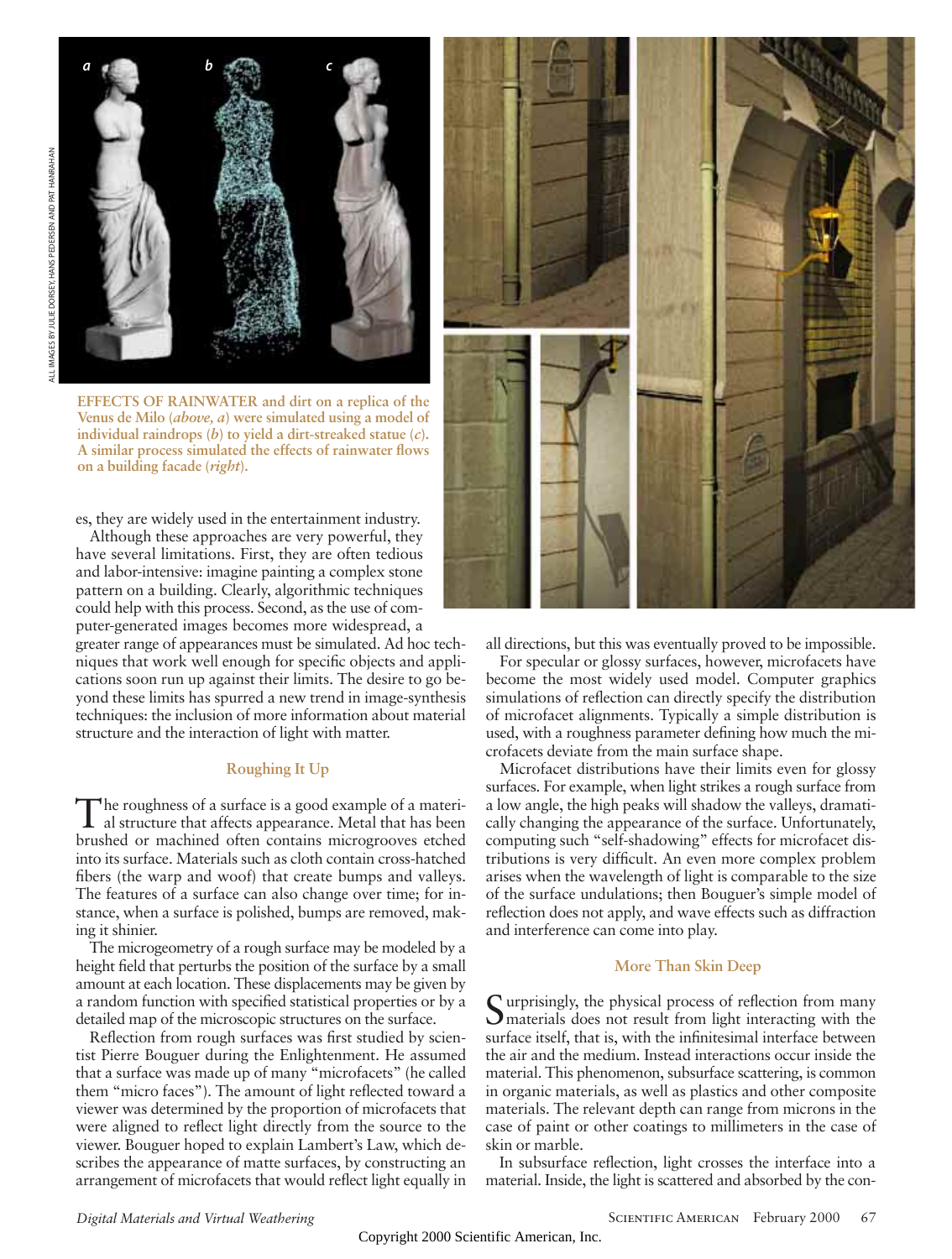

stituents of the medium, such as individual atoms or molecules, similar to how light might interact with a misty cloud of water vapor. Scattered light can travel back to the surface and exit the medium, appearing to the observer as reflected light. Most of the scattering events in the medium are like glancing blows that deflect the light by less than 90 degrees, and so it can take many such collisions to redirect light back toward the outside. As more deflections occur, the directions of light propagation become randomized. This process, which predicts that light may exit the material in a random direction, is thought to be the mechanism that gives rise to Lambert's Law.

The theory of scattering in a layered media was originally developed to explain radiative transport—the movement of heat and light by radiation—in planetary and solar atmospheres. It has been further developed by researchers interested in the appearance of paint, skin, vegetation and the ocean. Such models have recently been adapted to computer graphics. Interestingly, a clean painted wall and the fine skin tones of a person's face, which are respectively among the simplest and most challenging of appearances to model, are both well described by subsurface scattering.

As anyone who has gone to the hardware store to buy a can of paint knows, the paint mixer starts with white paint. The paint's whiteness comes from titanium dioxide, which is an almost perfect scatterer and does not absorb any light. When light falls on a surface painted matte white, the light enters the coat of paint and is scattered many times by the suspended titanium dioxide particles, ultimately exiting the paint and returning to the environment. The whiteness of the surface occurs because very little light is absorbed, and all the visible wavelengths of light are returned equally. The multiple scattering inside the paint and the resulting randomization of **WEATHERING OF A GRANITE SPHINX is simulated using a three-dimensional shell (***inset***) that extends from the stone surface into the interior. Water and contaminants invade this shell, inducing chemical changes and producing decayed minerals, recrystallized salts and an eroded crust.**

the light's direction account for the matte appearance.

To create a colored paint, a small amount of pigment is added to the white paint and mixed. These pigments are chemicals that selectively absorb certain wavelengths. Because the pigment particles are suspended in a nearly perfect scattering media, eventually the light interacts with a pigment particle and is partially absorbed; the exiting light takes on the color of those wavelengths that are not absorbed. A model for this process was originally introduced by P. Kubelka and F. Munk in 1931. They assumed that the medium contains particles that scatter and absorb light equally in all directions, and they deduced the color and intensity of the light returning from the medium as a function of its thickness and the concentrations of pigment particles. Their model can be used to simulate the color changes caused by varying the thickness of the coat of paint or by mixing different pigments together. They also showed how to calculate the effects of multiple layers of paint, each with a different color or composition.

The Kubelka-Munk model is the simplest and most widely used model for subsurface reflection. But because it assumes that the particles scatter light equally in all directions, it works only for matte materials. Subsurface

reflection can also distribute light in preferred directions, as occurs with glossy surfaces, and models have been devised to account for these effects. The basic idea of these models is to allow directional scattering by the particles. The returning light is approximated by dividing it into two parts: the first is light that exits the material after a single sharp scattering event, and the second is the remaining light that is scattered many times. As in the Kubelka-Munk model, the multiply scattered light is assumed to obey Lambert's Law, but the light from single scattering events is distributed according to the scattering function of the relevant particle.

We have applied these ideas to model the appearance of skin, which has long been a key material that computer graphics systems have striven to simulate, without much success. Skin is particularly challenging both because it has a complicated structure and because our human visual systems are highly tuned toward perceiving faces. Subsurface scattering from multiple layers turns out to be quite effective at meeting these challenges.

Human skin consists of two major layers: the inner dermis and the outer epidermis. The dermis is rich in blood, making it red. The epidermis is thinner than the dermis but contains melanin—increasing concentrations of melanin makes the epidermis brown or black. Also, the epidermis may be covered by oil, dirt or cosmetics.

To generate realistic images of faces, we can control the simulated concentrations of blood and melanin and also the relative thicknesses of the dermis and epidermis. For example, because the lips contain only a very thin layer of epidermis, they look redder than the rest of the face. Freckles are modeled by splotches of additional melanin scattered randomly on the cheeks [*see illustration on page 66*].

Early computer graphics models were idealized: by default,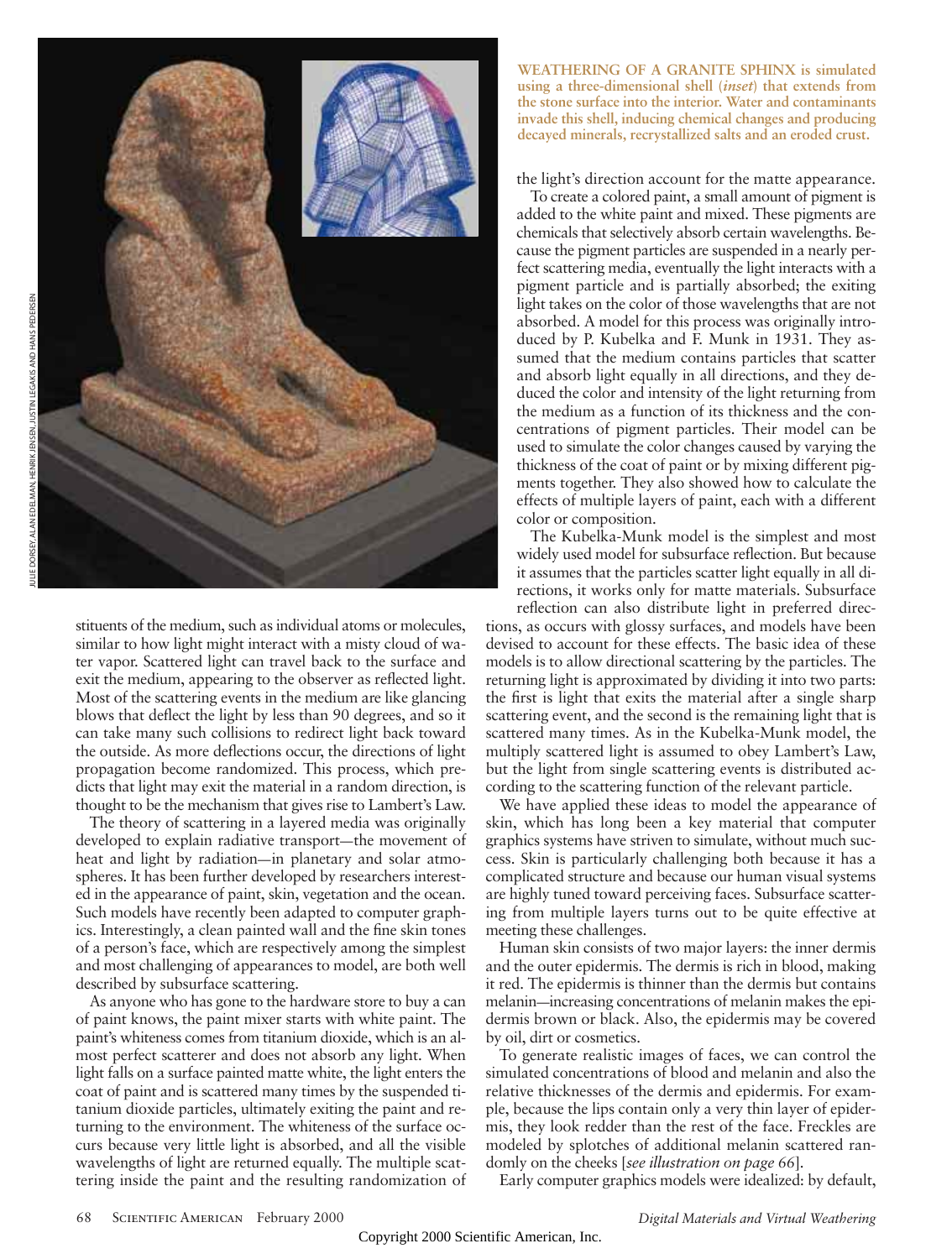## **Modeling Reflection**

he reflection of light from a surface may be characterized by the BRDF, or bidirectional reflectance distribution function. This mathematical function specifies the percentage of light arriv-

ing from each incoming direction that is reflected in each outgoing direction.

The oldest reflection model is the Law of Reflection, known to the ancient Greeks, that says the angle of reflection is equal to the angle of incidence.For a given incoming direction,this is described by a BRDF that is zero in all directions except in the single outgoing direction where all the light goes.

Another reflection model is Lambert's Law, which states that light reflects equally in all directions, independent of the incoming direction.Lambert's Law is a good example of a phenomenological model, because it nicely captures the appearance of matte materials such as cardboard,without describing a physical mechanism that would cause light to be equally reflected in any direction. In fact, explaining Lambert's Law from underlying principles has been a challenge to researchers throughout history. Between the extremes of mirrors and matte surfaces, shiny surfaces have BRDFs that describe a

distribution of reflected light roughly centered in one direction. The BRDFs of materials have been measured directly for many years by optical and radar engineers and others interested in the

> properties of exotic materials. Such measurements were no doubt important in designing stealth aircraft.BRDFs also interest scientists doing remote sensing of the earth's surface from satellites: the appearance of forest, crops and so on varies according to the angle of the sun and the satellite's viewing angle. This problem is the inverse of simulating the look of a material:deducing a material based on its appearance.

> An instrument designed to measure BRDFs is shown at the left. In the instrument, constructed at Stanford University, a small sample is placed in the center, a light source shines on the sample, and a photometer systematically moves to different positions on the hemisphere, measuring the light reflected in each of those directions. The measurements are repeated with the light source moved to all positions on the hemisphere to acquire the material's entire BRDF. Measured BRDFs have yet to find wide use in computer graphics, but several groups are pursuing this approach. —*J.D.and P.H.*

they assumed the materials to be in pristine condition. In reality, of course, all materials change when exposed to the surrounding environment. Some of the richest appearances in the real world—mellowed brickwork, rusty metal, moss-covered stone, seasoned timber—arise from physical processes such as corrosion, erosion, biological growth and sedimentation. A material's tendency to weather is closely linked to its structure. Stone, wood and metals weather quite differently because of their distinct structures. Methods of preparation such as quarrying, polishing and staining are also important. We have recently begun to develop models for some of these processes that affect appearance, first identifying the basic physical phenomena that underlie a specific change in appearance and then developing the appropriate computer models.

#### **Simulating Corrosion**

Metallic patinas are a classic case of appearances that de-velop when materials interact with their environment. A patina is a film or encrustation on a surface that is produced by chemical alteration or by the addition or removal of material. Patinas can develop naturally through atmospheric corrosion or artificially through painting or other craft processes. A patina's composition and rate of development depend on the surrounding environment. For example, patinas generally develop more rapidly in urban settings than in rural areas because city air has higher concentrations of sulfur. Rainwater and other factors also play an important role in the formation of patinas.

We have developed a phenomenological model for the development of copper patinas. The surface is represented as a series of layers, and patinas are formed by applying a collection of intuitive operators, such as "coat," "erode" and "polish," to the layered structure. For instance, applying "coat" to a region adds some oxide to the top layer. "Erode" simulates the removal of loose material through the action of wind or rain. To simulate detailed variations in thickness over time, we have experimented with a series of models for use with the layer structure in which a patina grows across the surface in a fractal pattern. (Fractals have been put to great use in computer graphics, such as the generation of realistic-looking terrain, vegetation and so on.) The final appearance of the copper patina depends on how light interacts with the stack of layers, for which we use the Kubelka-Munk model [*see illustration on pages 64 and 65*].

The flow of rainwater is one of the most important and pervasive natural forces contributing to the weathering of materials, producing distinctive patterns. Water may clean some areas by washing dirt away, while staining other areas by depositing dirt and other substances. To simulate these processes we have developed a simple "particle" model of water flow.

Each particle represents a drop of water. The motion of each particle is controlled by factors such as gravity, friction, wind, roughness and constraints that keep the particles in contact with the surface. A set of equations govern the chemical interaction of the water and the surface materials: they describe the rate at which the surface absorbs water and the rate of solubility and sedimentation of deposits on the surface. The illustration on page 67 shows the result of applying the model to simulate washing and staining patterns produced on a facsimile of the classic Venus de Milo statue.

We began with a uniform coating of dirt on the statue and then ran a flow simulation to wash the surface. The flow produced noticeable streaks in the dirt patterns, along with a randomness because of the individual particles. Dirt accumulated where the surface was protected from the path of the

**Measuring an object's reflectance.**

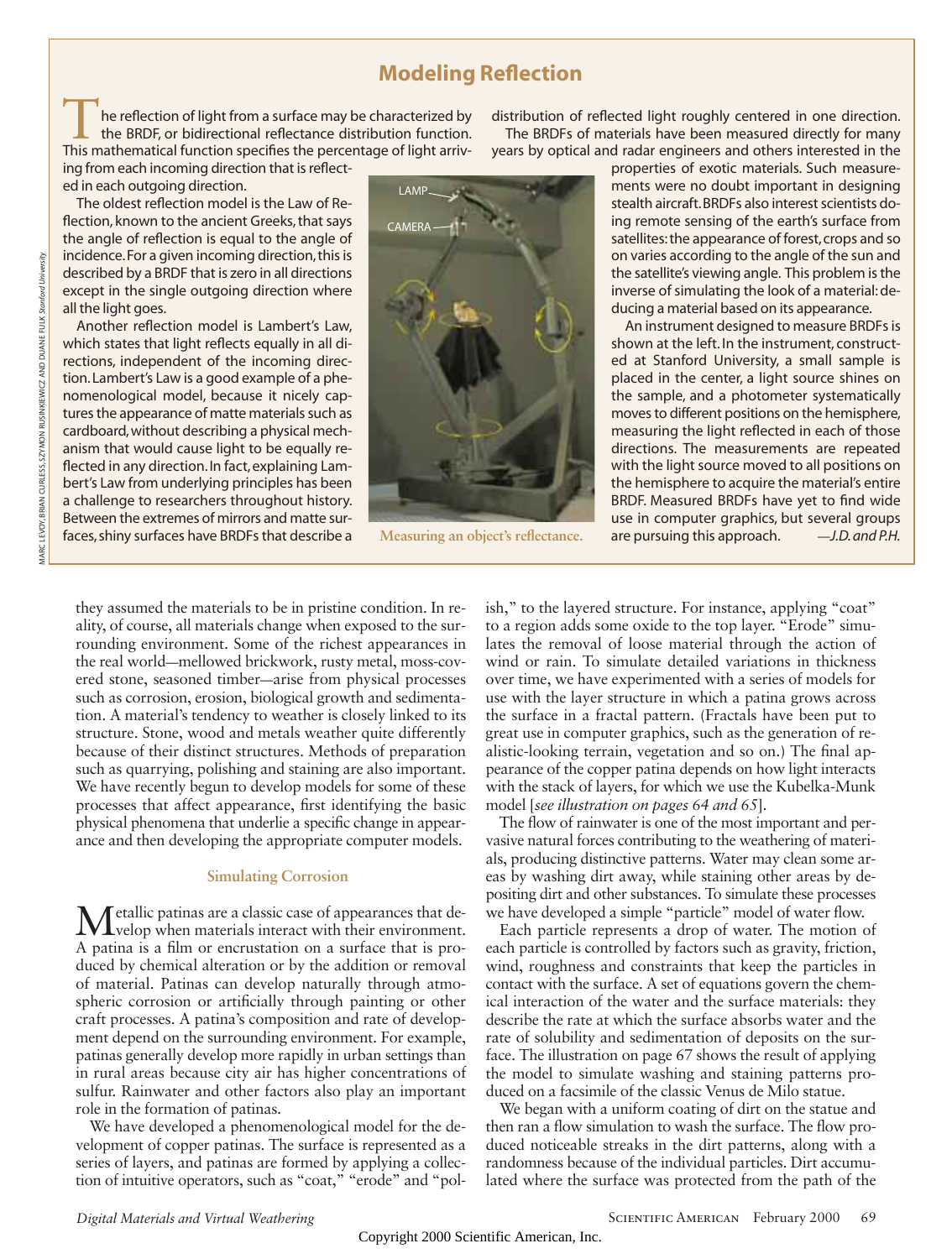







**REFLECTIONS FROM SURFACES are a crucial element of image-rendering systems. Specular reflections (***a***) produce shiny surfaces with highlights. Simple matte materials such as cardboard can be modeled using diffuse reflections (***b***) that scatter light equally in all directions. In many materials, subsurface interactions (***c***) play an important role in generating the appearance.**

**INTERACTION OF LIGHT and its environment must be simulated to render realistic computer images. The environment includes light sources, objects, and cameras watching the scene. The simulation must deal with glossy and matte surfaces and visual textures.**

flow, such as under the arm. The dirt pattern conformed to the folds in the fabric; for example, the upper surfaces of the convex parts of the folds were clean, whereas the lower surfaces were dirty. The pattern is more uniform on the base of the statue and closer to the ground, because less water reached those areas. The illustration on page 67 also shows the results of such water flows applied to a building facade.

Both the copper patinas and the "particle" model of water flow simulate only surface effects; that is, the changes in appearance in-

volve just a thin skin near the actual surface. More recently, we have begun investigating models and processes that are more volumetric in nature, such as the erosion of stone. Stone consists of one or more minerals joined together in a tight fabric. The arrangement of this fabric characterizes the type of stone and partly determines its physical and chemical properties, including its strength, color and durability.

#### **Rocks of Ages**

Like metals, stone exposed to the environment is attacked<br>by atmospheric contaminants such as the oxides of carbon, sulfur and nitrogen that in water form the infamous acid rain. Instead of being confined to the surface, this solution penetrates some distance into the stone. The penetrated rock can be changed chemically, and recrystallization can produce a crust that is typically more fragile than the native fabric of the stone. Eventually pieces of the crust break off, exposing fresh stone to further attack. Thus, the net effects of stone weathering include color changes, formation of dirty crusts, erosion of surfaces and structural damage such as cracking.

The illustration on page 68 shows a simulation of a small red granite sphinx that has been exposed to such processes. We model the statue as a shell of stone at the statue's surface that extends a significant thickness into the interior. A threedimensional function describes which minerals are present throughout the stone fabric of this "volumetric surface." The environmental model includes sources of water and contaminants, and these induce reactions on the surface and inside the shell. In this way, the model generates a complicated surface microgeometry and an intricate volumetric mixture of minerals. To render the translucency and coloration caused by the minerals near the surface, we simulate the scattering of light inside the stone using stochastic ray tracing.

A difficult problem, one that occurs generally in computer graphics, is to avoid having to do an excessive number of computations without compromising the quality of the image. For example, for scenes in which an eroded statue appears in the background, it may be appropriate to replace bump maps (which simulate small geometric irregularities of the surface) with a distribution of microfacets that produce the right texture with a much lower computational overhead. As the camera's viewpoint shifts and the statue moves into the fore